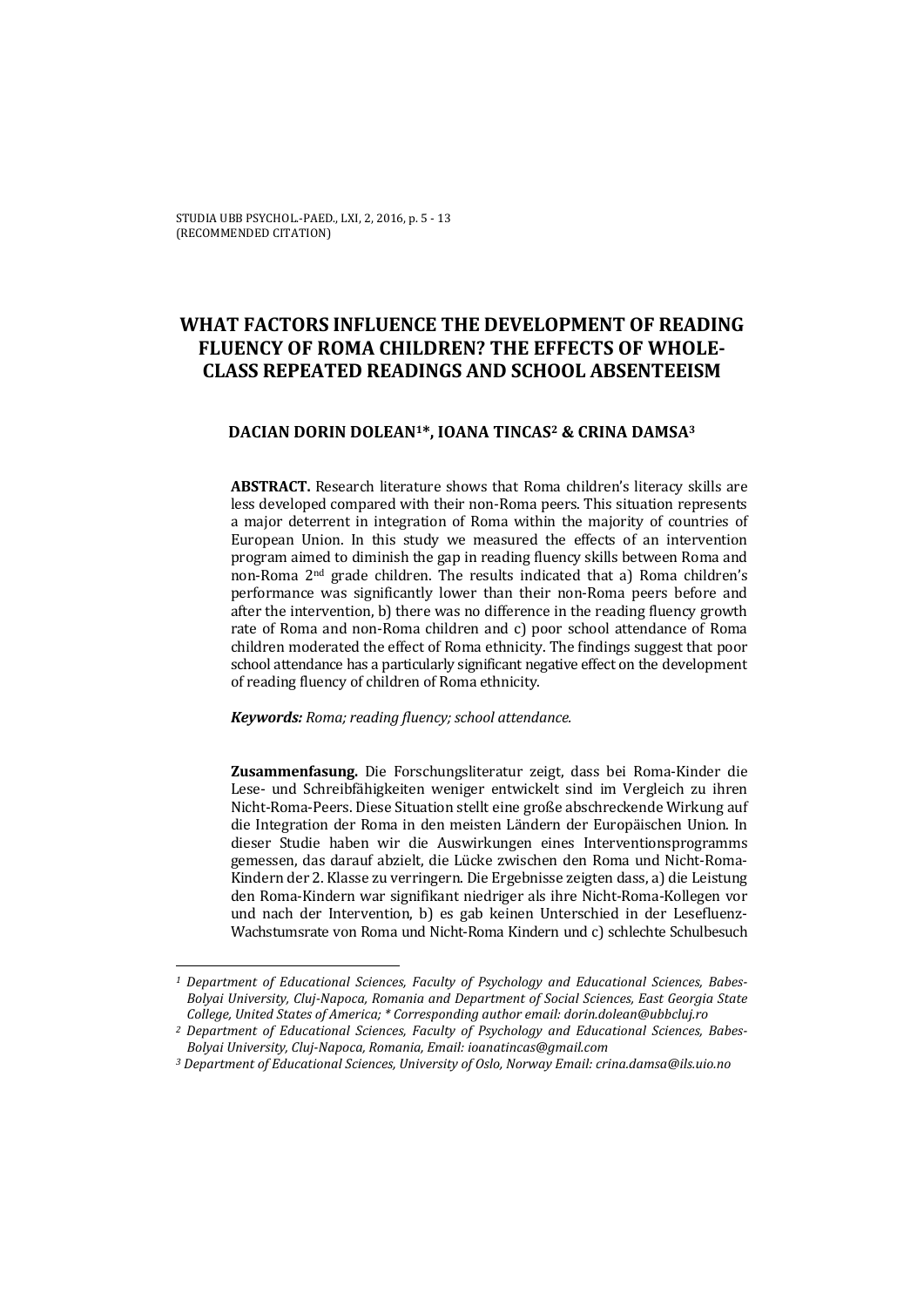von Roma-Kindern moderiert die Wirkung von Roma-Herkunft. Die Ergebnisse deuten darauf hin, dass ein schlechter Schulbesuch einen besonders signifikanten negativen Effekt auf die Entwicklung der Lesefluenz von Kindern der Roma-Ethnizität hat.

*Schlüsselwörter: Roma; Leseflüssigkeit; Anwesenheit.*

The Roma people is one of the largest ethnic minority groups in Europe. Despite considerable efforts made by local, national and European institutions aimed towards supporting the Roma group's economic and social development, their level of education is still shown to be lower than the average in general population (e.g. Decade of Roma Inclusion; O'Nions, 2010; Rat, 2005). Official data from European Union (Council of Europe, 2006; Fundamental Rights Agency,  $2014$ ) provide an insight into a dramatic situation when it comes to school attendance, achievement and completion: less than half of 4-year-olds Roma attend kindergarten compared with their non-Roma peers; as many as 50% of Roma children are indicated to fail to complete primary education; in some Central and Eastern European countries between 50% to 80% of Roma children are enrolled systematically in special schools established for children with learning disabilities, and 89% of Roma individuals have not completed secondary education. Empirical research shows that one of the main reasons why Roma children struggle in school and have a drop-out rate higher than their non-Roma peers is their poor literacy skills (Baucal, 2006; Kiprianos, Daskalaki & Stamelos, 2012). It is, therefore, striking that while there is a clear interest at the European level for increasing the level of literacy of the Roma population, the scientific research studies that investigate the development of reading skills of Roma children are scarce. There is little evidence-based knowledge on the extent to which ethnicity can predict the development of reading skills of Roma children, and what school generally can do to help Roma children improve their literacy skills.

Literacy is generally seen as the ability to read and to write. Learning how to read is one of the basic skills learned in school, and which predicts significantly the school performance of children in upper grades (Herbers, et. al., 2012). While the ultimate goal of learning to read is to comprehend the written message, one of the early stages in the development of such skill is learning to read fluently, i.e. identifying automatically the connection between graphemes and their corresponding phonemes. Reading fluently, which is measured by the extent to which children can decode written words quickly, accurately and with the appropriate use of prosody (Kuhn, & Stahl, 2003), was found to be a major predictor of reading comprehension on medium- and long-term (De Jong and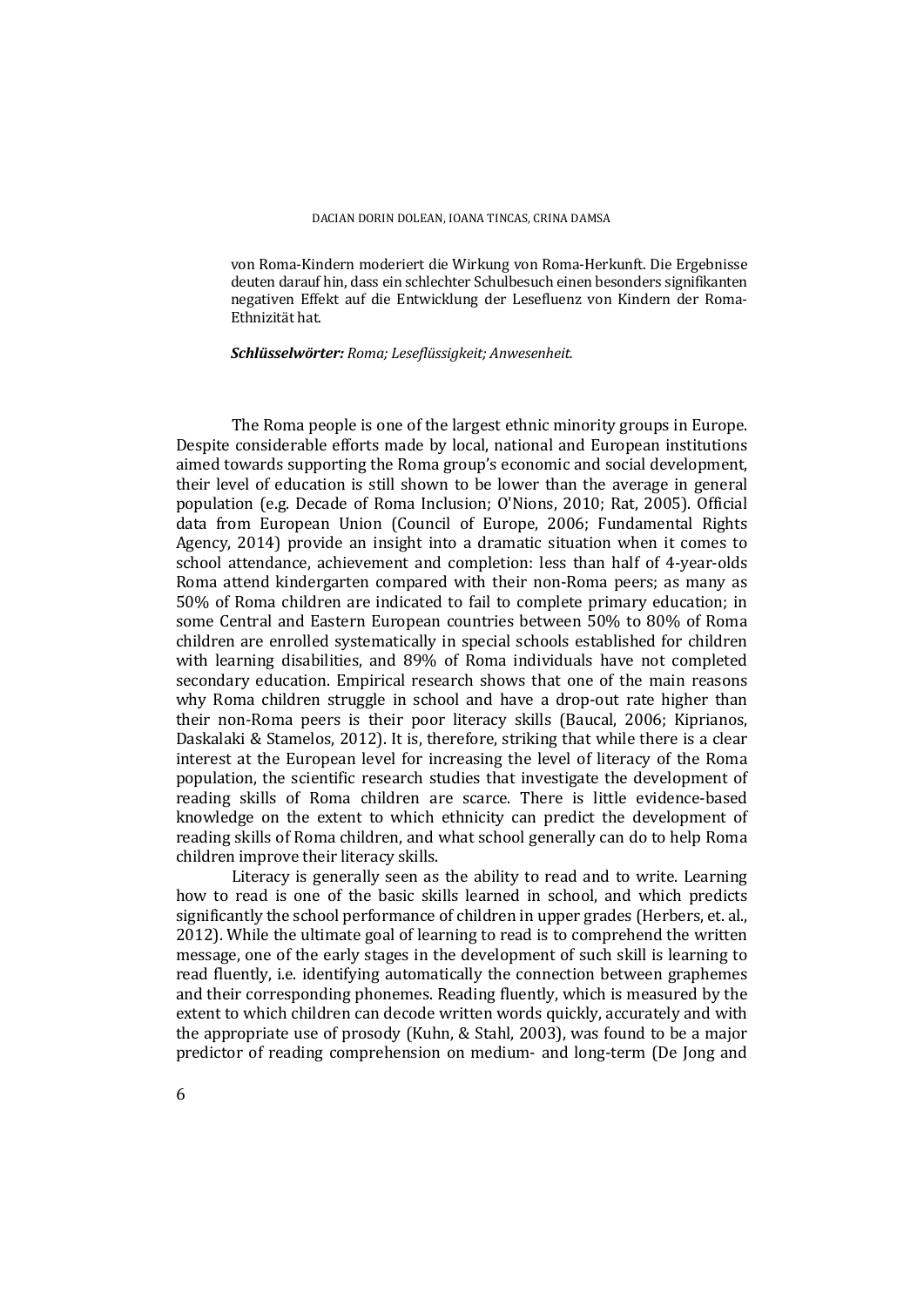Van der Leij, 2002; Landerl & Wimmer, 2008). Moreover, reading fluency was identified as one of the major variables responsible for achieving reading proficiency (National Reading Panel, 2000) that has the potential to significantly predict the overall academic performance in the upper grades (Rasinski  $\&$ Hoffman, 2003). Given the importance of reading skills for children's general development and school performance, and the indicated issues regarding the low literacy levels in the Roma population, gaining more insight into how reading fluency is developed among Roma children is paramount.

The development of reading skills in general, and of reading fluency in particular, is predicted by several factors, and one of them is particularly important in the context of Roma children, i.e. school absenteeism. Several empirical studies have shown that school absenteeism can significantly predict poor reading development (Gottfried, 2010; Steward, Steward, Blair, Jo & Hill, 2008), and this variable apparently has a more powerful impact on children atrisk (Morrisey, Hutchinson & Winsler, 2014; Ready, 2010). Just like any other disadvantaged groups, many Roma children do not attend school systematically (Brüggemann, 2012; Kiprianos, Daskalaki & Stamelos, 2012; Kosko, 2012). In this context, examining the extent to which school absenteeism plays a role in the development of reading fluency of Roma children can generate knowledge that has both conceptual and practical application, and will be focus of this study.

Finally, a question arises with regard to how can school contribute to the improvement of the reading fluency skills in a disadvantaged group such as the Roma children. Empirical evidence shows that repeated reading is one of the most effective strategies to improve fluency (Meyer & Felton, 1999; Therrien, 2004; Therrien & Kubina, 2006). Whole-class repeated reading strategy is reported to work for the majority of children, and to have a particular positive effect for struggling readers since it helps overcome possible reading-aloud anxieties and provides them group support from their peers (e.g. Heilman, Blair & Rupley, 2002). Such strategy emerges as suitable for providing the Roma children with support when learning to read, since it can be applied without singling out these children, who may have obvious gaps in comparison to the average class level. Furthermore, it offers clear opportunity to include these children in class-level reading activities. In this vein, this study mainly aims to examine the extent to which a whole-class repeated reading intervention improves the fluency of potential struggling early readers of Roma ethnicity.

Three research questions were formulated in order to address this aim, namely: 

- 1. Can the whole-class repeated reading strategy support the Roma children to improve their reading fluency?
- 2. Does school attendance predict the development of reading fluency?
- 3. Does school attendance moderate the effect of ethnicity?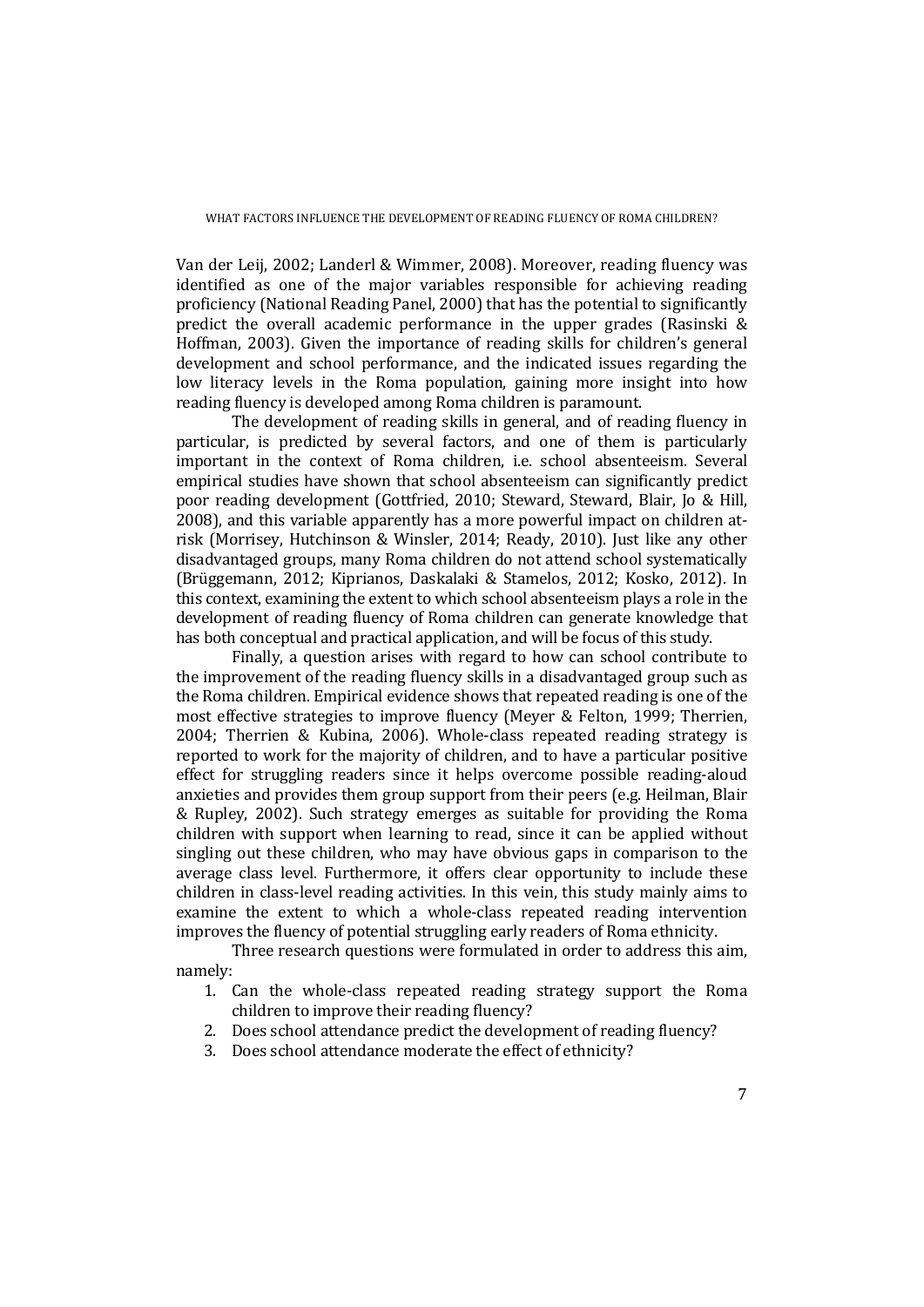## **Method**

#### *Participants*

A total number of 241  $2<sup>nd</sup>$  grade children from Romania aged between 7 and 11 years were initially involved in the study. However, 35 of these children were missing at least one of the variables of interest. Thus, the final sample consisted of 206 children aged between 7 and 11 years  $(105 \text{ boys}, M \text{ age} =$ 101.41 months,  $SD = 6.40$  months). Out of these, 47 were Roma children (36) boys; see Table 1 for descriptive statistics), and 159 were Non-Roma (90 boys; see Table 1 for descriptive statistics).

#### *Procedure*

A 7-week/35-day intervention program was implemented to measure the development of reading fluency skills of our participants. Children's reading fluency was measured individually before and after the intervention program by a group of assessors within the same school where children attended classes. Three intervention teachers (other than the regular classroom teachers) implemented the program. To control for the teacher effect, the intervention teachers rotated every week. The intervention program was implemented daily during the regular language arts classes and lasted about 20 minutes. Each day, children read a different story. Initially, the intervention teacher informed the children the topic of the story they were about to read. Then, each story was read 3 times. After the story was read, the children in each class engaged in conversations about the story, by answering a set of standardized comprehension questions posed by the teacher.

#### *Measures*

*Reading fluency* was measured by the number of correct words read per minute, and included two tasks: *Words* in *disconnected text* (read in 40 seconds) and *Words* in *connected text* (read in 120 seconds). The tasks were built by the research team, similarly with TOWRE-2 (Torgessen, Wagner & Rashotte, 2012). Each task was measured by using two instruments (two words lists, respectively two age appropriate stories). To check the reliability of our measure, we carried out Pearson correlations between the two instruments, as well as between scores at T1 and T2 for the same instrument. All indices were between  $r = .74$ and  $r = .96$ , indicating good reliability.

*School attendance* was calculated by counting the number of full days the children were not present in school.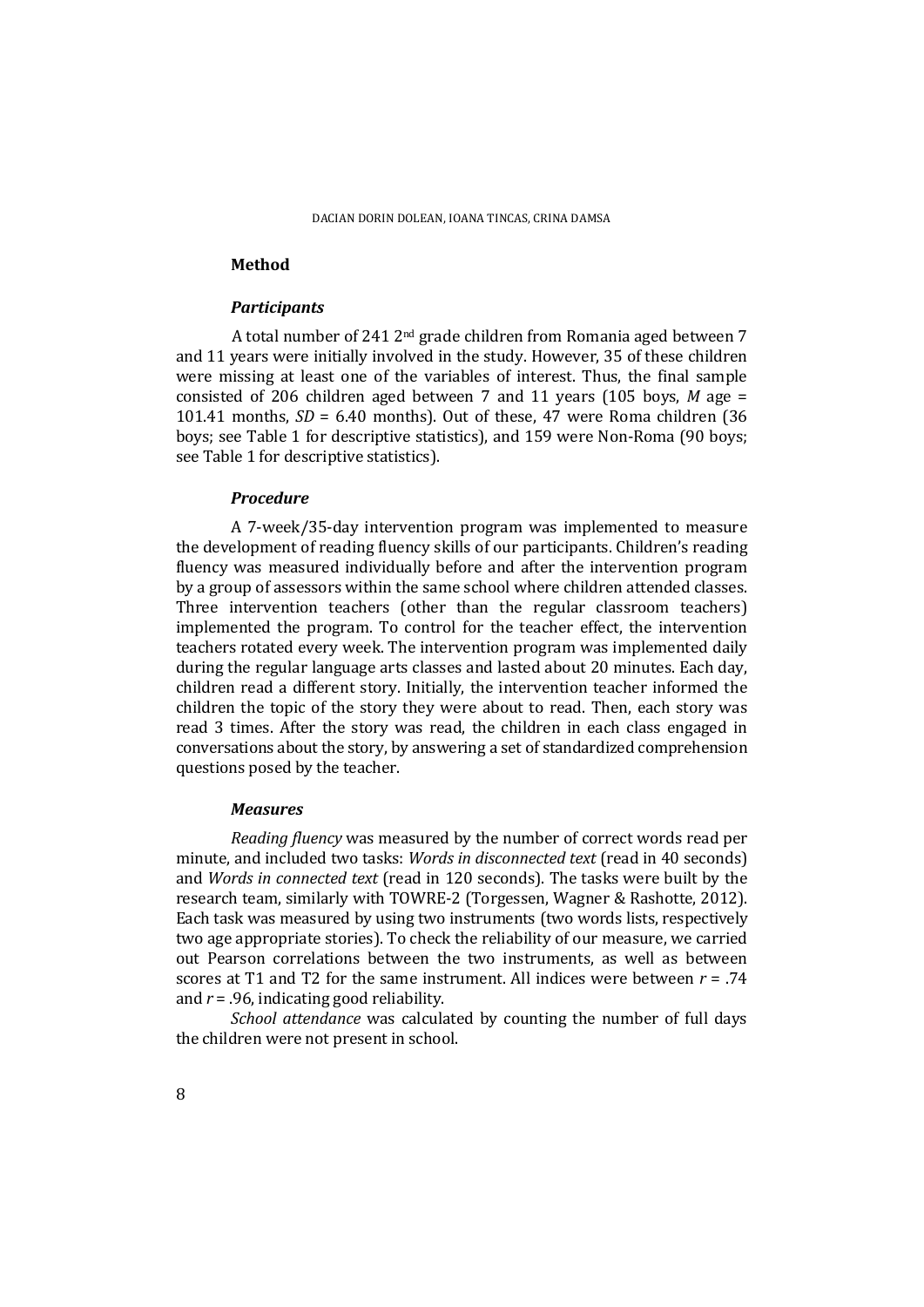## **Results**

As can be seen in Table 1 (means and standard deviations for all relevant study variables), Roma children in our study were significantly older than Non-Roma children, were absent from school more often, and had lower reading fluency scores both at T1 and T2.

As we were interested in the development of reading fluency from T1 to T2, we created a "growth" variable for each reading fluency measure by subtracting children's decoding scores at T1 from their scores at T2. The resulting scores are also included in Table 1. Although Roma and Non-Roma children differed in terms of their starting and end scores  $(T1$  and  $T2)$ , their growth rates were not significantly different. Additionally, one-sample *t*-tests indicated that growth curves for both *Words* in *disconnected text*,  $t(205) =$ 13.345,  $p$ < .001, and *Words* in *connected text* were significantly different from zero,  $t(205) = 14.864$ ,  $p < .001$ .

|                                      | Non-Roma       | Roma          |          |
|--------------------------------------|----------------|---------------|----------|
| <b>N</b>                             | 159            | 47            |          |
| Age (months)                         | 99.92 (4.23)   | 106.59 (9.37) | $-4.69*$ |
| <b>Absence</b>                       | 1.22(1.78)     | 4.57(4.08)    | $-3.35*$ |
| <b>T1 Words in disconnected text</b> | 27.37 (12.32)  | 10.51 (7.07)  | 16.86*   |
| <b>T2</b> Words in disconnected text | 32.11 (13.11)  | 14.64 (9.31)  | 17.47*   |
| Growth words in disconnected text    | 4.75(5.13)     | 4.13(4.33)    | 0.62     |
| <b>T1 Words in connected text</b>    | 86.87 (51.10)  | 23.43 (24.35) | 63.44*   |
| <b>T2 Words in connected text</b>    | 109.28 (52.58) | 40.96 (40.41) | 68.32*   |
| Growth words in connected text       | 22.41 (21.27)  | 17.53 (17.67) | 4.88     |

**Table 1.** Descriptive statistics (means and standard deviations) for the two ethnic groups, and independent-samples t-test comparisons for all study variables

\**p < .001*

In order to determine whether individual differences in the growth of reading fluency could be predicted by ethnicity, school attendance and / or their interaction, we conducted a separate moderation analysis for each of the two reading fluency measures. We centered attendance, dummy-coded ethnicity (using the Non-Roma group as a baseline), and then computed the attendance  $\times$ ethnicity interaction term by multiplying the two variables. We then carried out a hierarchical regression analysis for each of the two reading fluency measures,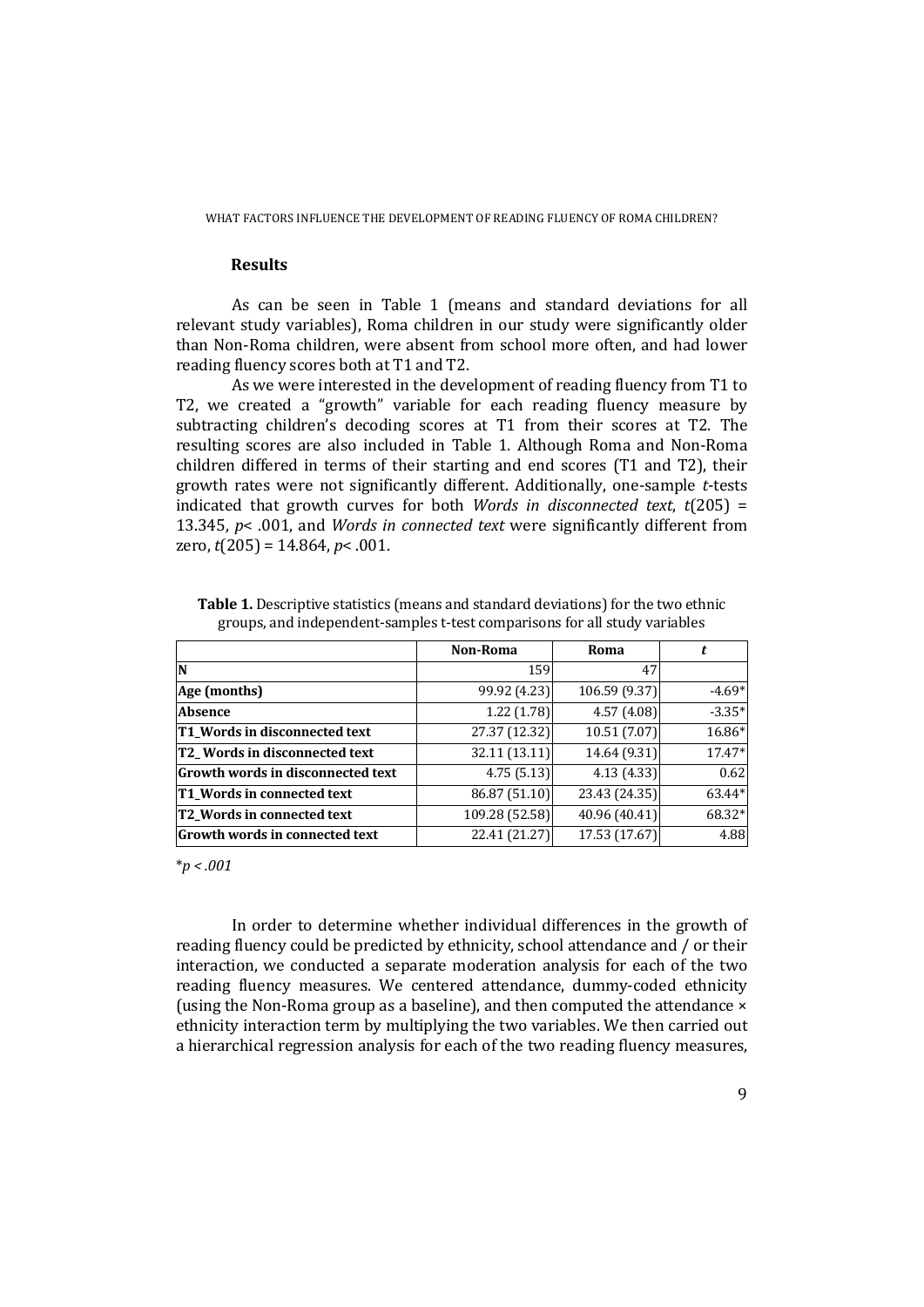with ethnicity (step 1), attendance (step 2) and the interaction term (step 3) as the predictors. For *Words* in *disconnected text*, results indicated that ethnicity explained only a non-significant  $0.3\%$  of the variability in growth,  $\Delta R^2 = .003$ , *F*< 1, *ns*,  $\beta$  = -.052. Attendance was also unrelated to reading fluency growth,  $\Delta R^2 = 0$ , *F*< 1, *ns*,  $\beta = -0.024$ . However, the interaction of ethnicity and attendance significantly predicted growth,  $\Delta R^2 = .021$ ,  $F(1, 202) = 4.41$ ,  $p < .05$ ,  $\beta = -.295$ . This indicates that while attendance does not seem to predict reading fluency growth in the overall sample, for children belonging to the Roma group, the lower the school attendance level, the slower the growth of their reading fluency (which is not the case for Non-Roma children). For the second reading fluency measure  $-$ *Words in connected text* – results indicated that ethnicity was not associated with individual differences in growth,  $\Delta R^2 = .010$ ,  $F(1, 204) = 2.053$ ,  $p = .153$ ,  $\beta$  = -.100. However, a higher number of absences was significantly linked to a lower growth rate over the entire sample,  $\Delta R^2$  = .061,  $F(1, 203) = 13.392$ , *p*< .001,  $\beta$  = -.285. Finally, there was no significant ethnicity  $\times$  attendance interaction effect,  $\Delta R^2$  = .010, *F*(1, 202) = 2.132, *p*= .146, *β* = .175, indicating that the effect of attendance was similar in the two ethnic groups.

#### **Discussion**

This study aimed to identify to what extent an intervention program of whole-class repeated reading strategy supports the improvement of the reading fluency of Roma children. Our findings showed that Roma children scored significantly lower than their non-Roma classmates, both before (T1) and after  $(T2)$  the 7-week intervention program. This indicates that the gap in literacy skills between Roma and non-Roma children is substantial, and these findings are consistent with previous empirical evidence from other countries (Baucal, 2006; Kiprianos, Daskalaki & Stamelos, 2012). However, the growth rate of the two ethnical groups was not significantly different during our 7-week intervention. This indicates that, once Roma children come to school and are exposed to the same educational opportunities and support as their non-Roma peers, they have similar chances to develop their literacy skills.

Our findings also showed that missing out on a few days of school did not significantly impact the 7-week growth rate of our reading fluency intervention for the children in our sample. However, the significant interaction effect of attendance and ethnicity for words in disconnected text indicates that Roma children are particularly vulnerable when they are not present in class, and that school attendance plays a crucial role for this category of children. Our findings are consistent with other studies in the literature which indicated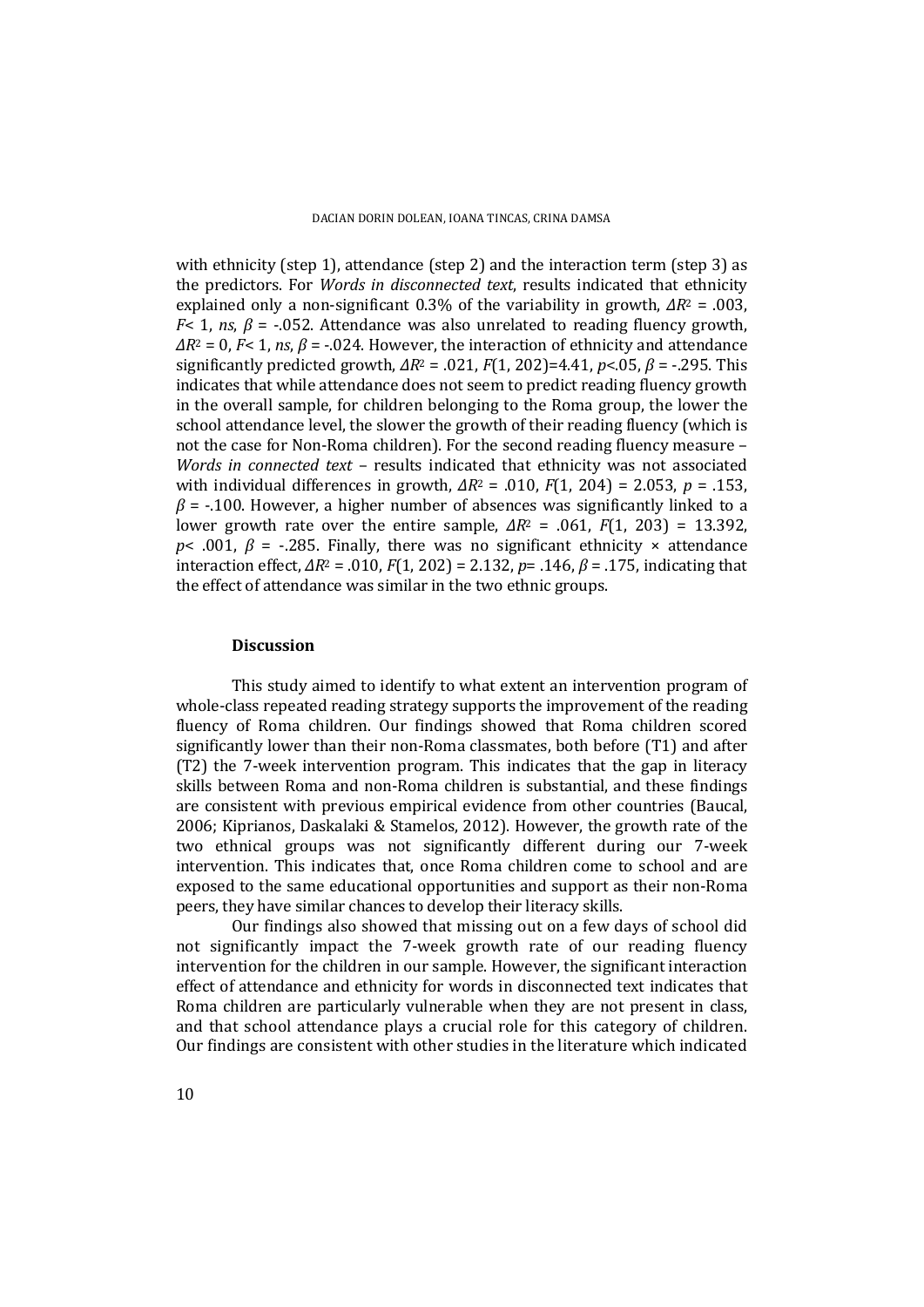that children from disadvantaged families are particularly vulnerable when they miss school (Morrisey, Hutchinson & Winsler, 2014; Ready, 2010). It is interesting to note that the interaction effect between attendance and ethnicity was not significant for the measures of reading words in connected texts. This is explained by the fact that the growth of reading fluency of words in connected text is faster than in disconnected text, since such tasks involve reading comprehension (and relies on oral language skills) that need a longer time to develop (Klauda & Guthrie, 2008; Rumelhart, 1994).

The generalization of the results needs to be treated with caution because the reading growth between the two testing points cannot be fully explained by the intervention program alone (which lasted about 20 minutes daily). Two potential unaccounted confounding variables might partially explain the reading growth: classroom teacher effect and differential instructional content. However, regardless the aforementioned limitations, the conclusions about the interaction effect between school attendance and ethnicity are unaffected, since the data collected for the two variables leaves no room for ambiguity.

The findings of our study indicate that further research is needed to clarify the sources of poor literacy skills of Roma children at an earlier age. The effects of a 7-week intervention program developed in  $2<sup>nd</sup>$  grade, which had proven to be effective in improving fluency for at-risk students (like whole-class repeated readings) are not strong enough to compensate the development gap between the Roma and non-Roma children. However, our findings showed that if Roma children have similar schooling experiences with their non-Roma peers and attend the school regularly, their literacy skills can develop at similar rates with their peers.

**Acknowledgements:** This work was supported by EEA grants / Norway Grants under the program "Research within priority sectors"  $(15 \text{ SEE}/30.06.2014)$ 

## **R E F E R E N C E S**

- Baucal, A. (2006). Development of mathematical and language literacy among Roma students. *Psihologija, 39*(2), 207‐227.
- Brüggemann, C. (2012). *Roma Education in Comparative Perspective. Analysis of the UNDP/World Bank/EC Regional Roma Survey 2011. Roma Inclusion Working* Papers. Bratislava: United Nations Development Programme.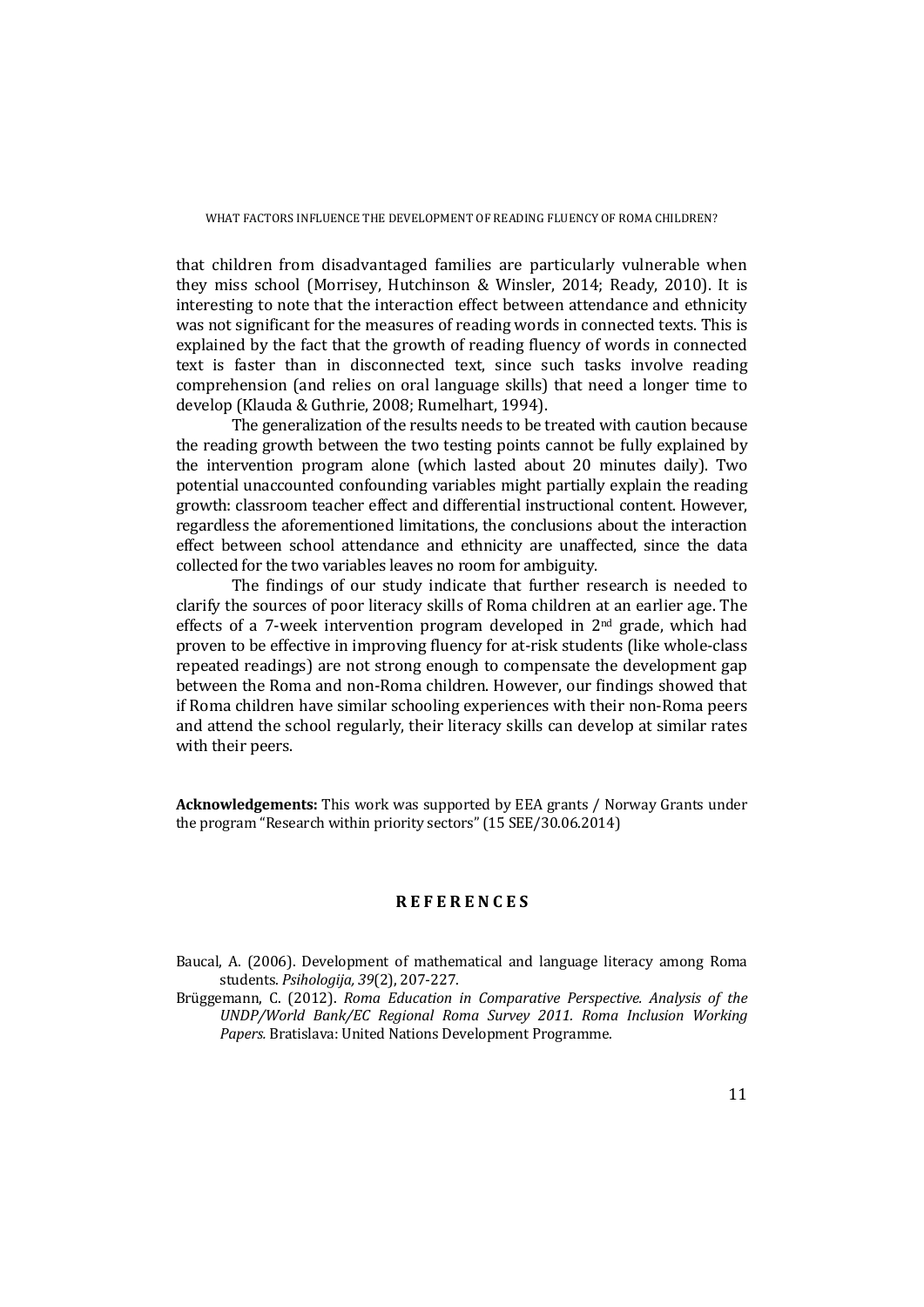- Council of Europe (2006). *Political and Legislative Framework for the Education of Roma Children: Reference Texts and Support Systems.* Downloaded from *https://sfi.usc.edu/education/roma‐sinti/en/questioni‐aperte/inclusione‐ sociale/il‐diritto‐alla‐scuola/in‐europa.php* on December 16, 2016.
- De Jong, P.F. & van der Leij, A. (2002). Effects of phonological abilities and linguistic comprehension on the development of reading. *Scientific Studies of Reading, 6,* 51‐77.
- Fundamental Rights Agency (2014*). Education: The situation of Roma in 11 EU Member States.* Luxembourg: Publications Office of the European Union.
- Gottfried, M.A. (2010). Evaluating the Relationship between Student Attendance and Achievement in Urban Elementary and Middle Schools: An Instrumental Variables Approach. *American Educational Research Journal, 47*(2), 434‐465.
- Heilman, A.W., Blair, T.R., & Rupley, W.R. (2002). Principles and practices of teaching reading (10th ed.). Upper Saddle River, NJ: Merrill=Prentice Hall.
- Herbers, J.E., Cutuli, J.J., Supkoff, L.M., Heistad, D., Chan, C., Hinz, E., & Masten, A.S. (2012). Early reading skills and academic achievement trajectories of students facing poverty, homelessness, and high residential mobility. *Educational Researcher, 41*(9), 366‐374.
- Kiprianos, P., Daskalaki, I. & Stamelos, G.B. (2012). Culture and the school: The degree of educational integration of Roma and Gypsies in the Peloponese region of Greece. *International Review of Education*, 58, 675‐699*.*
- Klauda, S.L. & Guthrie, J.T. (2008). Relationship of three components of reading fluency to reading comprehension. *Journal of Educational Psychology*, 100(3), 310-321.
- Kosko, S.J. (2012). Educational attainment and school-to-work conversion of Roma in Romania: Adapting to feasible means or ends? *Journal of Human Development and Capabilities: A multidisciplinary Journal for People‐Centered Development,* 13, 3, 415‐450.
- Kuhn, M.R., & Stahl, S.A. (2003). Fluency: A review of developmental and remedial practices. *Journal of Educational Psychology*, *95*(1), 3‐21.
- Landerl, K. & Wimmer, H. (2008). Development of word reading fluency and spelling in a consistent orthography: An 8‐year follow‐up. *Journal of Educational Psychology*, *100*(1), 150‐161.
- Meyer, M.S. & Felton, R.H. (1999). Repeated reading to enhance fluency: Old approaches and new directions. *Annals of Dyslexia*, *49*, 283–306.
- Morrisey, T.W., Hutchinson, L. & Winsler, A. (2014). Family income, school attendance and academic achievement in elementary school. *Developmental Psychology*, *50*(3), 741‐753.
- National Reading Panel (2000). *Teaching children to read: An evidence‐based assessment of the scientific research literature on reading and its implications for reading instruction.* (NIH Publication No. 00-4769) Washington, DC: U.S. Department of Health and Human Services, National Reading Institute of Child Health and Human Development.
- O'Nions, H. (2010). Divide and teach: educational inequality and the Roma, The International Journal of Human Rights, 14:3, 464-489.